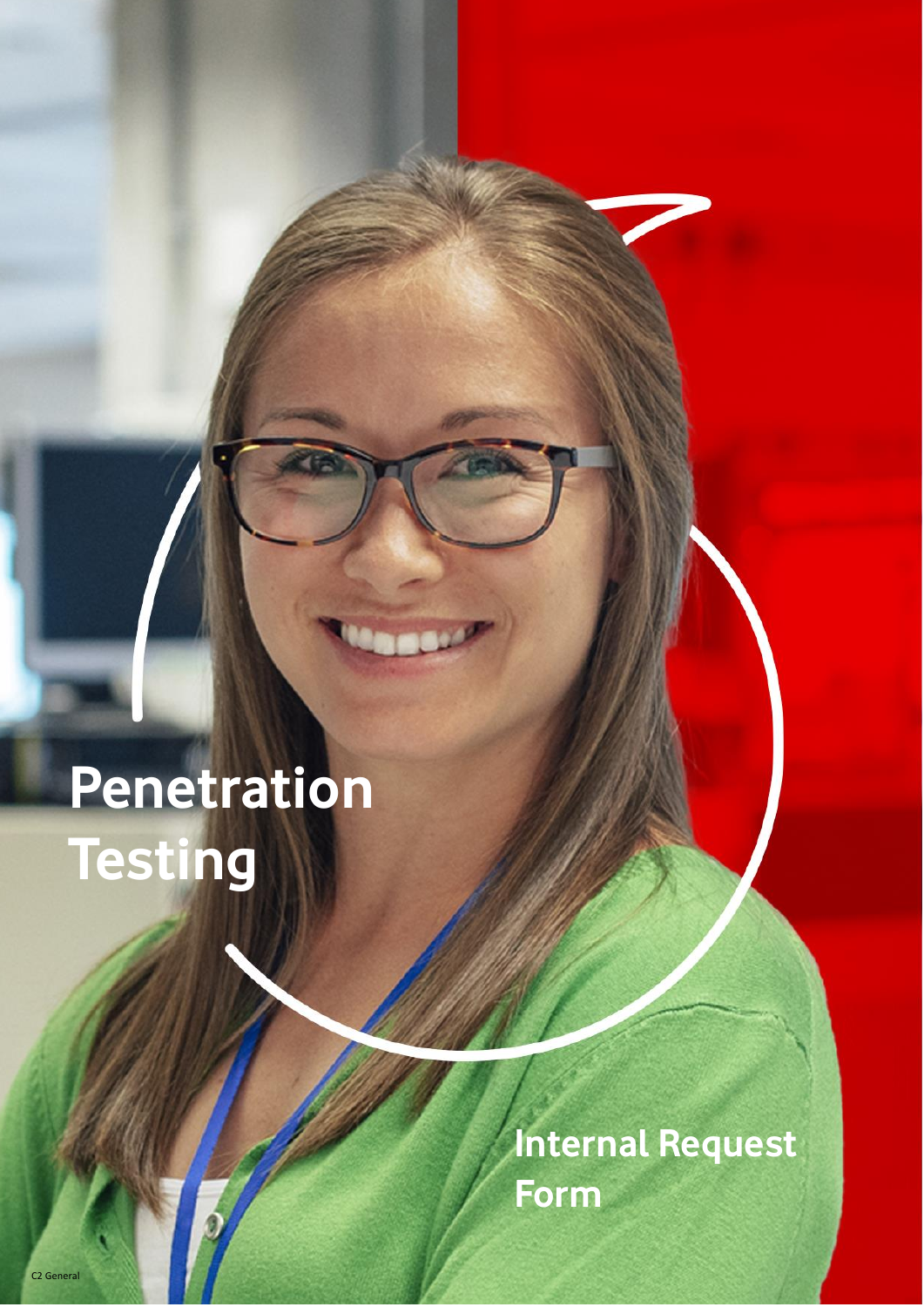## About

This document serves as a Request Form for the Internal Penetration Testing Service that you have recently ordered through Vodafone Business.

Examples are in grey font, please delete and replace with project relevant data.

### Engagement Details

| <b>General</b>           |                                                  | <b>Comments</b>                                                                                                                                                 |
|--------------------------|--------------------------------------------------|-----------------------------------------------------------------------------------------------------------------------------------------------------------------|
| Company, Project<br>Name | Company Ltd<br>Q3, 2021                          | This will be used as the name of the<br>Assessment in the Final Report and<br>other references. Be specific to<br>differentiate between similar<br>engagements. |
| Requestor, SPOC          | Name Surname<br>name@company.com<br>+1123456789  | First point of contact.                                                                                                                                         |
| Report recipient         | Name Surname,<br>name@company.com<br>+1123456789 | Receiver of the Final Report.                                                                                                                                   |

#### Pre-requisites

| <b>Dependencies</b> |                             | <b>Comments</b>                         |
|---------------------|-----------------------------|-----------------------------------------|
| <b>Timelines</b>    | 1st-5th January             | First insert suggested time window in   |
|                     |                             | which the Penetration Testing should    |
|                     |                             | start and end.                          |
|                     |                             | This will either be confirmed, or a new |
|                     |                             | timeline will be suggested.             |
| Preferred language  | English                     | Covered are English, Italian, Spanish,  |
| of the report       |                             | French, Portuguese, Greek and           |
|                     |                             | German.                                 |
| Penetration Testing | black-box / gray-box / both | Select either black-box (non-           |
| approach            |                             | authenticated) or grey-box              |
|                     |                             | (authenticated) or both approaches.     |
|                     |                             | For customers with more than 50 IP      |
|                     |                             | addresses in the scope we recommend     |
|                     |                             | selecting grey-box or both approaches.  |
| List of internal    | 10.1.2.26                   | Provide list of IPv4 addresses or       |
| infrastructure IPv4 | 192.168.1.0/24              | network ranges to be targeted from      |
| addresses           |                             | internal network.                       |
| List of internal    | fd00::/8                    | Provide list of IPv6 addresses or       |
| infrastructure IPv6 |                             | network ranges to be targeted from      |
| addresses           |                             | internal network.                       |

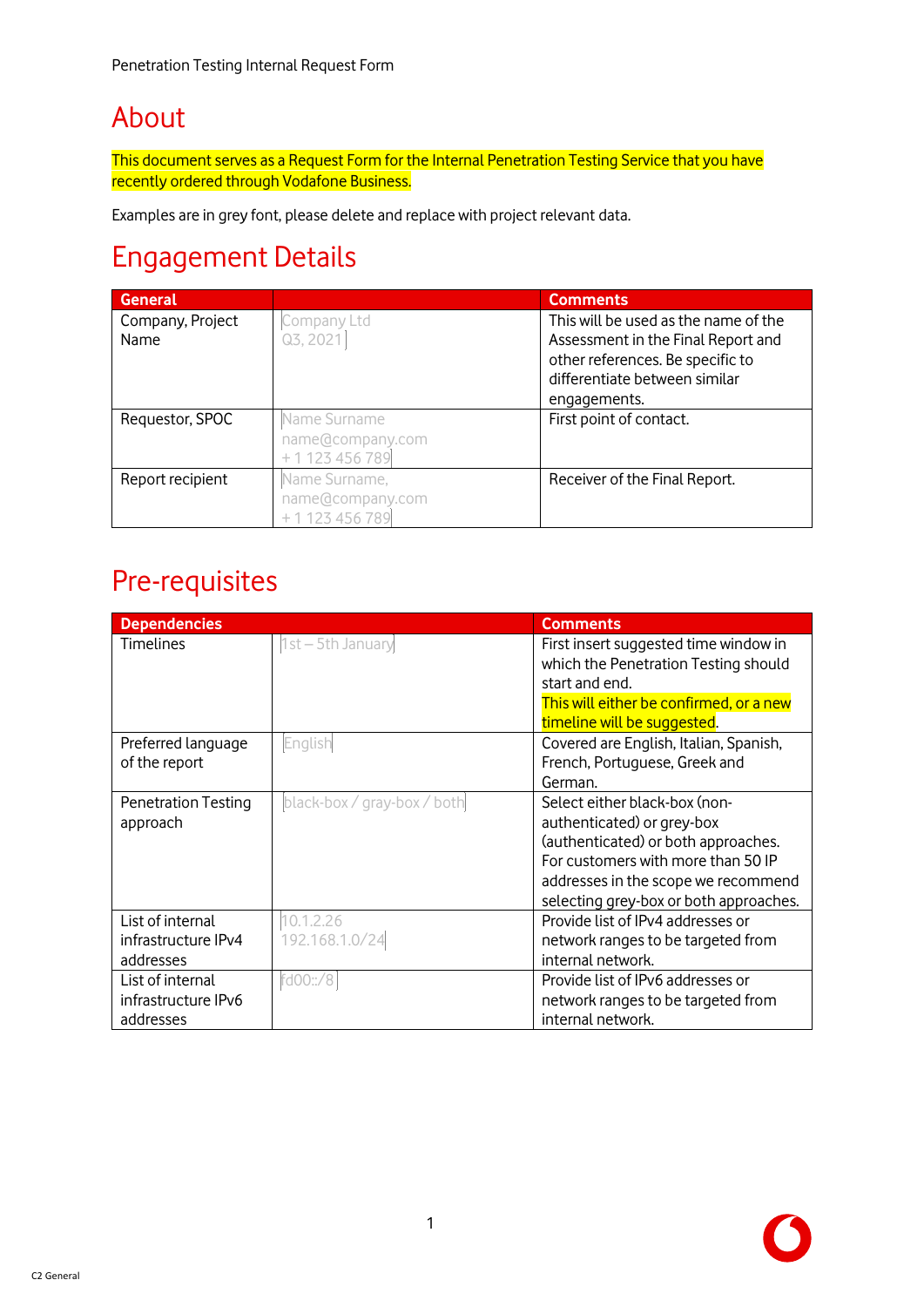| Internal network<br>accessibility | Use OpenVPN client to connect to<br>internal network with following<br>configuration and authentication<br>details<br>Virtual machine will be located in<br>internal network, access to the<br>machine will be enabled from VPN<br>with following configuration and<br>authentication details | For internal infrastructure Penetration<br>Testing a technical solution of remote<br>access must be provided.<br>There are two options:<br>To deploy Accenture custom Kali<br>$1_{\cdot}$<br>Linux image on virtual machine<br>provided by customer and then<br>provide an access to Accenture via<br>client VPN, Citrix or any other<br>remote access solution. Virtual<br>machine needs to be deployed in<br>internal network so the access to<br>all internal IP addresses in scope is<br>not blocked by any network<br>device. HW requirements for virtual<br>machine are 2x CPU, 4 GB RAM and<br>20 GB HDD space.<br>To perform a scan from an<br>2.<br>Accenture network via VPN<br>provided by customer. VPN needs<br>to be terminated in a network with<br>an access to all internal IP<br>addresses in scope, not blocked by<br>any network device. |
|-----------------------------------|-----------------------------------------------------------------------------------------------------------------------------------------------------------------------------------------------------------------------------------------------------------------------------------------------|--------------------------------------------------------------------------------------------------------------------------------------------------------------------------------------------------------------------------------------------------------------------------------------------------------------------------------------------------------------------------------------------------------------------------------------------------------------------------------------------------------------------------------------------------------------------------------------------------------------------------------------------------------------------------------------------------------------------------------------------------------------------------------------------------------------------------------------------------------------|
| Requestor approval                | Approved by Name Surname                                                                                                                                                                                                                                                                      | Provide the final approval to execute<br>the Penetration Test on above defined<br>targets.                                                                                                                                                                                                                                                                                                                                                                                                                                                                                                                                                                                                                                                                                                                                                                   |